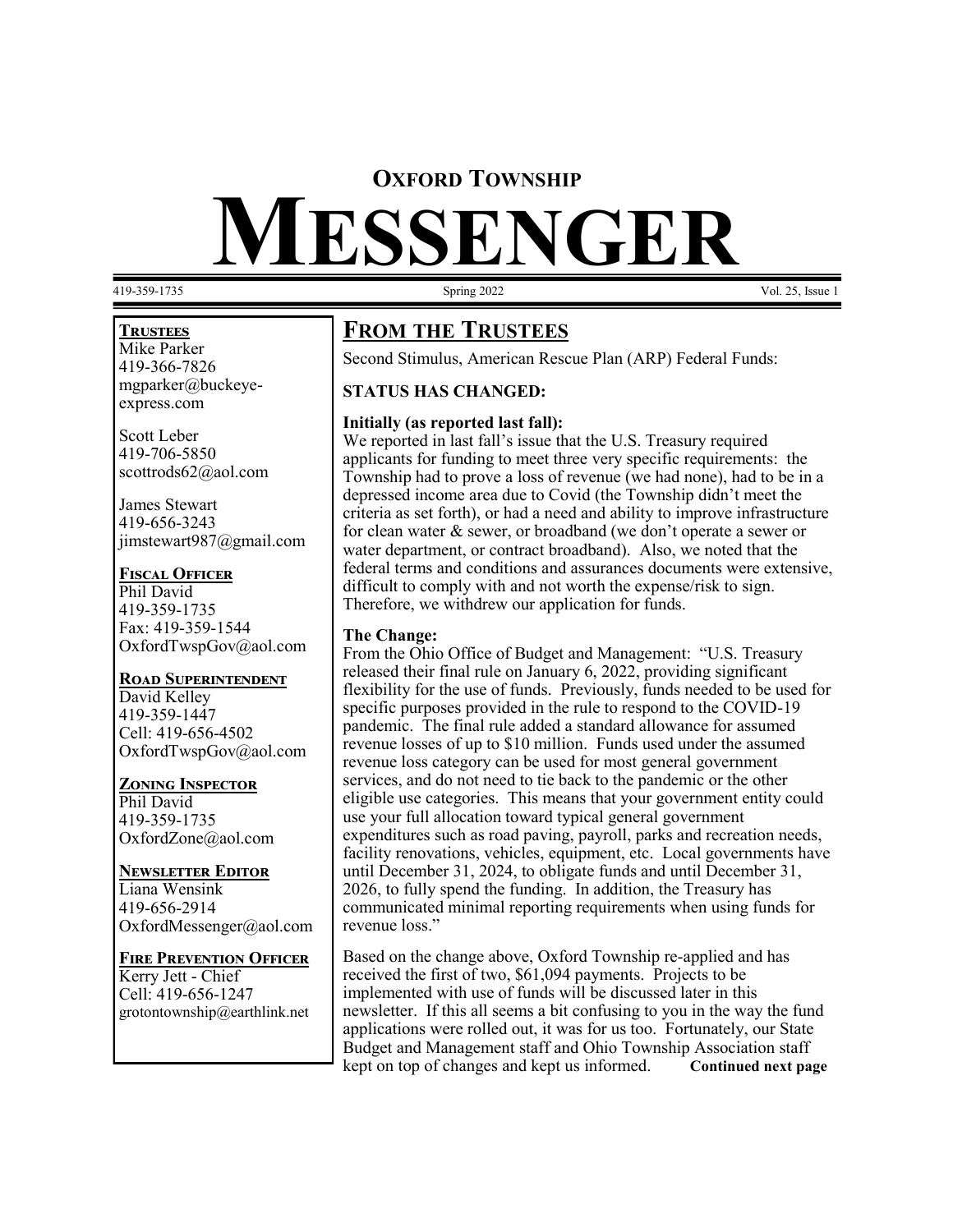# **FROM THE TRUSTEES CONT.**

#### **One-time Ohio Department of Transportation (ODOT) Grant Opportunity:**

ODOT provided townships an opportunity to apply for a grant from their One-Time Township Stimulus Program. The total amount of program funding available statewide was \$8 million. Funding limits per project were set at \$250,000. We applied for replacement of three culverts and re-pavement of Taylor Road, four applications. The grant applications were scored by ODOT staff but did not score high enough for Oxford to receive a grant.

#### **County Commissioners Funds:**

Last year, the Board of Erie County Commissioners voted (resolved) to transfer funds from the Erie County Engineer's budget , in the sum of \$1,000,000 to be used for Erie County township road maintenance and improvements. The Commissioners sent us a letter that they had set aside \$111,111 for Oxford Township to be used in 2022. The other eight townships received a similar letter for the same amount. We agreed to enter into an agreement with the Commissioners to use the funds for road maintenance this year and sent them a letter expressing our appreciation.

#### **Projects:**

Based on the increased revenue from ARPA funds and the possibility of receiving additional funds from County Commissioners, Township Trustees plan on implementing the following projects:

- Repave Taylor Rd using Commission funds, bid, but will probably use in-house labor and equipment, as it will probably be less expensive. Note that follow-up cleaning and inspection with cameras determined that three culverts we intended to replace is not necessary at this time and only catch basin work will be performed as time and funds permit.
- Repave Higbee Rd at curves
- Repave Campbell St. (Taylor to Mason)
- Chip Seal Harris Rd. using normal budget, contract through County
- Purchase Yanmar mini excavator sharing cost with Groton and Margaretta to be used in burials at cemeteries and for culvert, ditch maintenance work etc.
- Repave Township Hall Parking Lot in-house labor and equipment or ARPA funds
- Chip Seal the following roads with Commission funds or ARPA funds: \*Delamatre Rd, \*Loverslane Rd, \*Schaefer Rd, \*Higbee Rd

This list may change depending on funds and costs (which are escalating rapidly).

#### **Road Superintendent (David Kelley) :**

Snow removal proceeded well with help from Scott Didion, Brian Smith, Travis Heuser, and Josh Kramb. Dave, Scott, Brian, and Travis ran the plow and Josh pushed back snow with Groton Township's grader. The ability to share equipment among Oxford, Groton, and Margaretta Townships is much appreciated and very beneficial.

This spring, drain tile will be added to the ball field so that it dries out more quickly after heavy rains. This will allow more frequent use of the field. Margareta Township personnel will assist with their mini trencher and tractor. A catch basin was just installed with the use of the new Yanmar mini excavator and thanks to Enterprise Hill Farm, it will be tied into their drainage system.

Some of the roads to be chip sealed will require cutting of berm prior to chip seal to prevent ponding of water on the edges.

**Continued next page**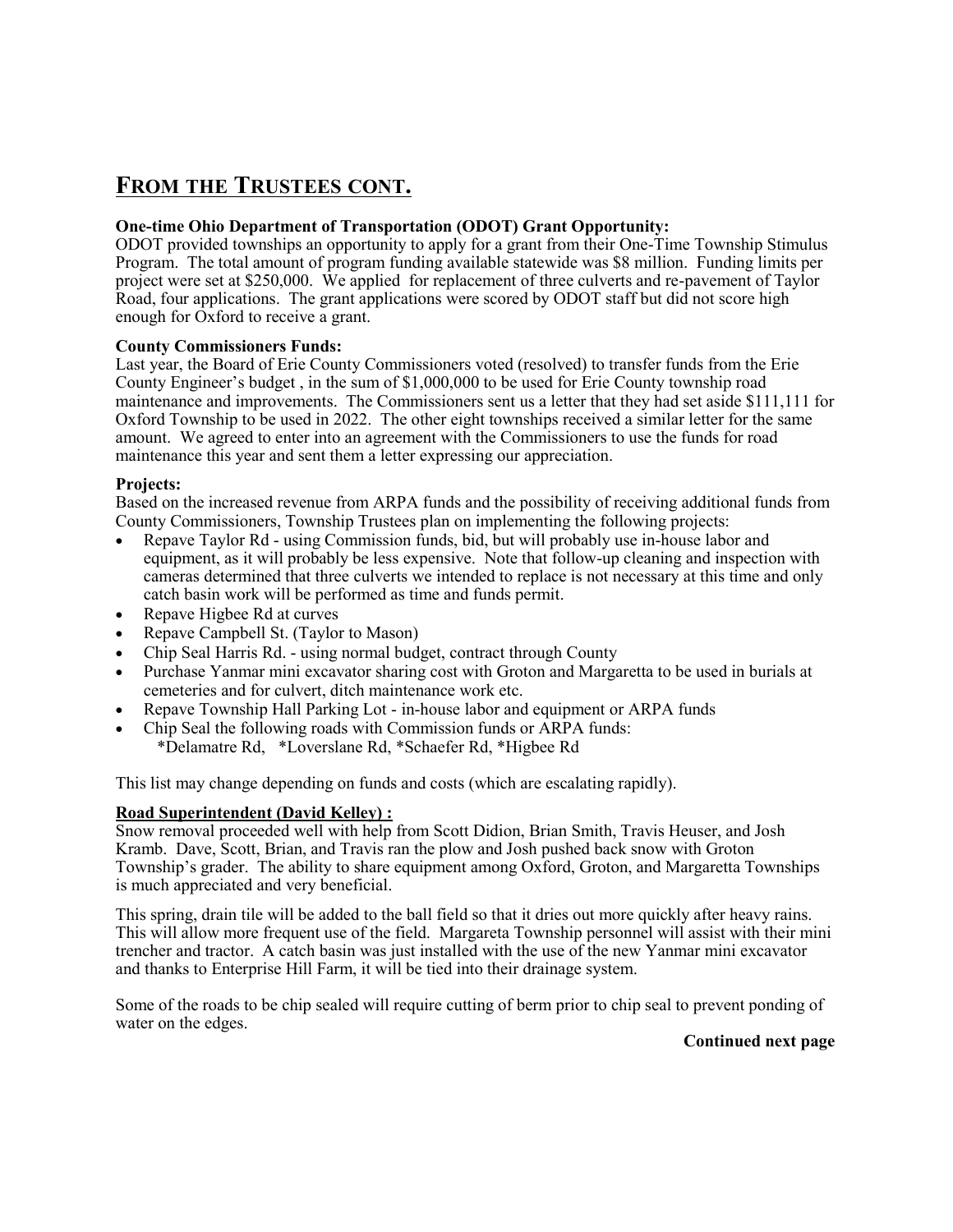# **FROM THE TRUSTEES CONT.**

**Recycle:** Tire and recycle event will be held Saturday June 4th, 8-11 a.m. at the Township Building 11104 Ransom Road. Once again, tires will be recycled as well as appliances, including stoves, refrigerators, washer, dryers, etc. **No TVs or Monitors!!!**

#### **Zoning (Phil David):**

Reminder that new construction, additions, pools, fences, etc. are subject to zoning regulations.

Contact the Zoning Inspector in person at the Township Hall Tuesdays 6:30-9 p.m. or leave a message at 419-359-1735 to obtain a zoning permit.

Residential and commercial building inspections, when required, are conducted by Huron Township Building Department staff under contract with Oxford Township. To obtain a building permit contact Tammy Boos 419-433-2755 Fax 419-433-8347 email tboos@hurontwp.org.

#### **Fire and Emergency Services (Chief Kerry Jett):**

I am still looking for Firefighters for the Oxford Twp Station. If you would like to serve your community and neighbors, PLEASE give me a call, or meet with us on the  $2<sup>nd</sup>$ ,  $3<sup>rd</sup>$  and  $4<sup>th</sup>$  Tuesdays 6:30 p.m. of each month at the Groton Twp Station - 9414 Portland Road. I can cover the requirements to be a Volunteer Firefighter. Thank you, Kerry D. Jett, Fire Chief - Groton Township Fire Department.

#### **NASA Neil Armstrong Test Facility - Oxford Township:**

Often overlooked or unknown is that the landmark for the Sandusky NASA facility known as the Space Environments Complex, is located within Oxford Township. This complex is located south of Sheid Rd, west of Columbus Ave, and east of Taft Rd within NASA.

The Space Environments Complex (SEC) is home to four spacededicated testing laboratories that asses stresses during liftoff, flight and extended missions from vibration and sound, electromagnetic radiation, and the general impacts of continued exposure to a hard vacuum.



- The SEC's **Space Simulation Vacuum Chamber** is the world's largest, and features all-aluminum construction, including a removable, reconfigurable cryo-shroud for background heating and cooling. The chamber measures 100 ft. in diameter and is 122 ft. high.
- The **Reverberant Acoustic Test Facility** is the world's most powerful spacecraft acoustic test chamber and can simulate the noise of a launch up to 163 decibels or as loud a the thrust of 20 jet engines.
- The **Mechanical Vibration Facility** is a dedicated spacecraft-shaker system, subjecting test articles to the rigorous conditions of launch. It is the world's highest capacity and most powerful spacecraft shaker system.
- The **Electromagnetic Interference/Compatibility (EMI/EMC) Test Facility** is the world's largest, capable of hosting a wide range of full-scale inter-system and intra-system electromagnetic tests.

Other rocket, space facilities and testing occurs at locations within Perkins Township. Plum Brook Station was renamed the Neil A. Armstrong Test Facility on December 30, 2020.